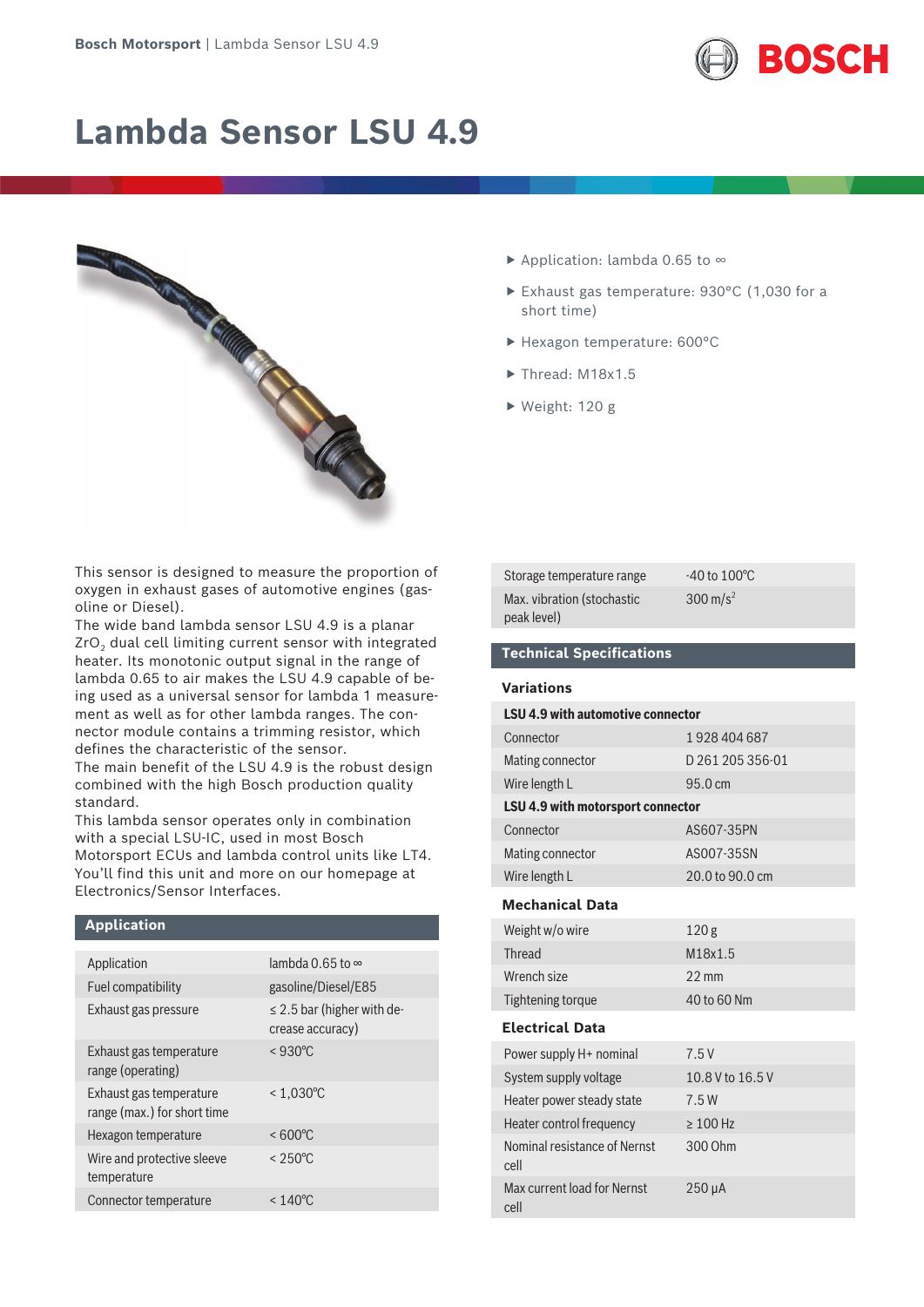# **Characteristic**

| Signal output          |        | $I_{\rm p}$ meas         |                         |  |  |
|------------------------|--------|--------------------------|-------------------------|--|--|
| Accuracy at lambda 0.8 |        | $0.80 \pm 0.01$          |                         |  |  |
| Accuracy at lambda 1   |        | $1.016 \pm 0.007$        |                         |  |  |
| Accuracy at lambda 1.7 |        | $1.70 \pm 0.05$          |                         |  |  |
| $I_{\rm p}$ [mA]       | lambda | $U_{\text{A}}$ [V], v=17 | $U_{\text{A}}$ [V], v=8 |  |  |
| $-2.000$               | 0.650  |                          | 0.510                   |  |  |
| $-1.602$               | 0.700  |                          | 0.707                   |  |  |
| $-1.243$               | 0.750  | 0.192                    | 0.884                   |  |  |
| $-0.927$               | 0.800  | 0.525                    | 1.041                   |  |  |
| $-0.800$               | 0.822  | 0.658                    | 1.104                   |  |  |
| $-0.652$               | 0.850  | 0.814                    | 1.177                   |  |  |
| $-0.405$               | 0.900  | 1.074                    | 1.299                   |  |  |
| $-0.183$               | 0.950  | 1.307                    | 1.409                   |  |  |
| $-0.106$               | 0.970  | 1.388                    | 1.448                   |  |  |
| $-0.040$               | 0.990  | 1.458                    | 1.480                   |  |  |
| 0                      | 1.003  | 1.500                    | 1.500                   |  |  |
| 0.015                  | 1.010  | 1.515                    | 1.507                   |  |  |
| 0.097                  | 1.050  | 1.602                    | 1.548                   |  |  |
| 0.193                  | 1.100  | 1.703                    | 1.596                   |  |  |
| 0.250                  | 1.132  | 1.763                    | 1.624                   |  |  |
| 0.329                  | 1.179  | 1.846                    | 1.663                   |  |  |
| 0.671                  | 1.429  | 2.206                    | 1.832                   |  |  |
| 0.938                  | 1.701  | 2.487                    | 1.964                   |  |  |
| 1.150                  | 1.990  | 2.710                    | 2.069                   |  |  |
| 1.385                  | 2.434  | 2.958                    | 2.186                   |  |  |
| 1.700                  | 3.413  | 3.289                    | 2.342                   |  |  |
| 2.000                  | 5.391  | 3.605                    | 2.490                   |  |  |
| 2.150                  | 7.506  | 3.762                    | 2.565                   |  |  |
| 2.250                  | 10.119 | 3.868                    | 2.614                   |  |  |

**Please note:**  $U_{\alpha}$  is not an output signal of the lambda sensor, but the output of the evaluation circuit. Only  $I_p$  correlates with the oxygen content of the exhaust gas. Amplification factor v=17 is typically used for lean applications (lambda>1), amplification factor v=8 is typically used for rich applications (lambda<1).

# **Heater Strategy**



### **Connectors and Wires**

| Connector        | Please see variations         |
|------------------|-------------------------------|
| Mating connector | Please see variations         |
| Sleeve           | fiber glass / silicone coated |
| Pin 1            | Pump current APE / IP         |
| Pin 2            | Virtual ground IPN / VM       |
| Pin <sub>3</sub> | Heater voltage H- / Uh-       |
| Pin 4            | Heater voltage $H+$ / Uh+     |
| Pin 5            | Trim resistor RT / IA         |
| Pin 6            | Nernst voltage UN / RE        |
| Wire length      | Please see variations         |
|                  |                               |

Various motorsport and automotive connectors are available on request.

# **Installation Notes**

This lambda sensor operates only in combination with a special LSU-IC, used in most Bosch Motorsport ECUs and lambda control units like LT4. You'll find this unit and more on our homepage at Accessories/Expansion Modules.

The lambda sensor should be installed at point which permits the measurement of a representative exhaust-gas mixture, which does not exceed the maximum permissible temperature.

Install at a point where the gas is as hot as possible.

Observe the maximum permissible temperature.

As far as possible install the sensor vertically (wire upwards).

The sensor is not to be fitted near to the exhaust pipe outlet, so that the influence of the outside air can be ruled out.

The exhaust-gas passage opposite the sensor must be free of leaks in order to avoid the effects of leak-air.

Protect the sensor against condensation water.

The sensor is not to be painted, nor is wax to be applied or any other forms of treatment. Use only the recommended grease for lubricating the thread.

Please find further application hints in the offer drawing at our homepage.

# **Safety Note**

The sensor is not intended to be used for safety related applications without appropriate measures for signal validation in the application system.

## **Ordering Information**

**Lambda Sensor LSU 4.9** With automotive connector Order number **0 258 017 025**

**Lambda Sensor LSU 4.9**

With motorsport connector Order number **B 261 209 358-03**